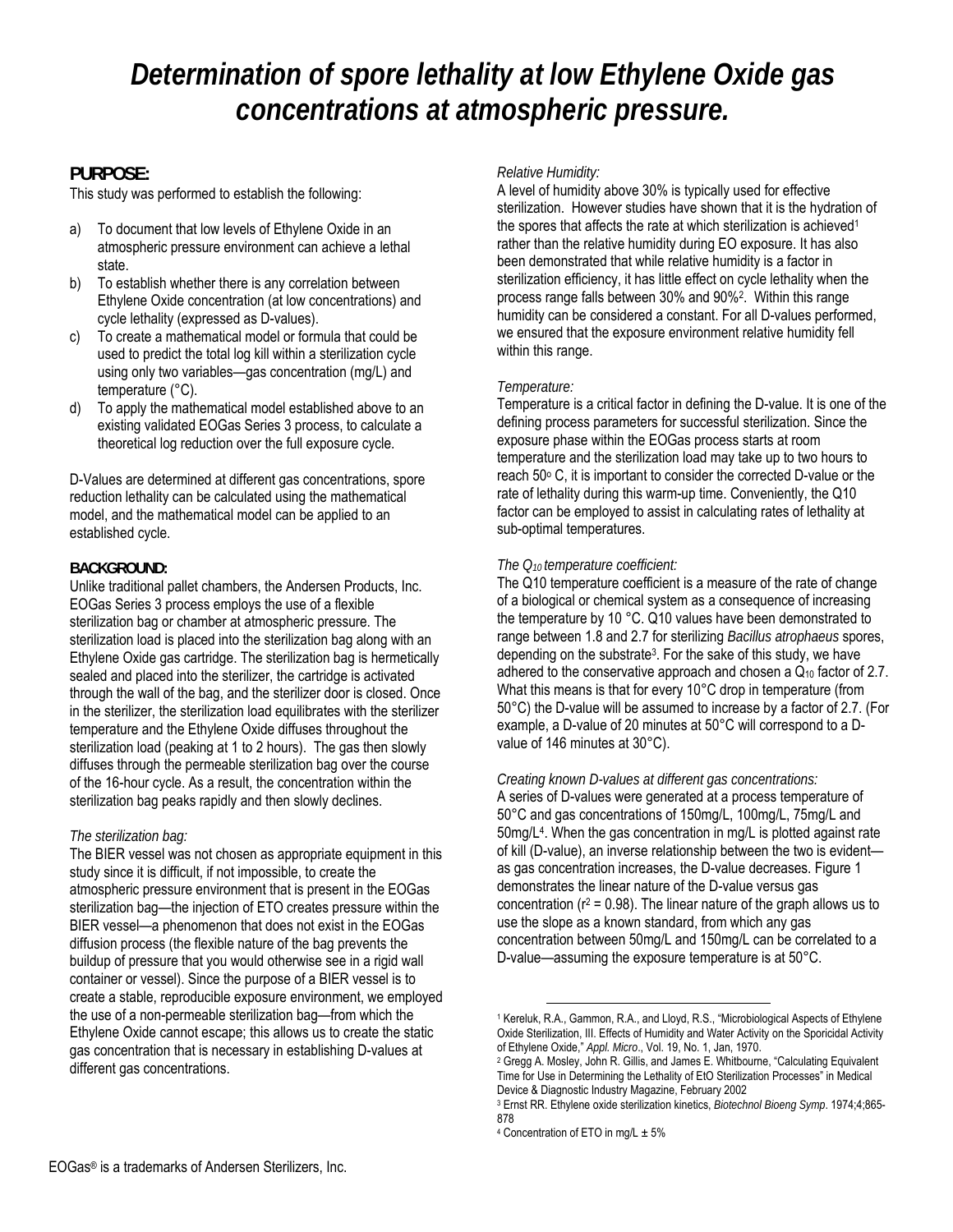*Figure 1: D-Values determined at different ETO gas concentrations.* 



In order to establish reliable and repeatable D-value data, the sterilization variables must equilibrate prior to exposing the BI's temperature, gas concentration and relative humidity. This was achieved through sealing a series of  $10<sup>4</sup>$ ,  $10<sup>5</sup>$  and  $10<sup>6</sup>$  biological indicators into glass ampoules—ETO cannot penetrate sealed glass. By using a range of different starting spore populations, we increase the probability of finding a fraction negative time point. The glass ampoules were inverted and attached to the wall of an empty 36L rigid container—providing a static framework within the sterilization bag. The framework was inserted into the sterilization bag and an SEC Ethylene Oxide gas measurement sensor was attached to the other end of the bag allowing for direct ETO measurement. The sterilization bag was placed into a heated sterilizer at 50°C. The gas cartridge was activated and left for approximately two (2) to three (3) hours to allow the gas concentration and temperature to stabilize. Once a steady-state had been achieved, the inverted ampoule necks were snapped (by putting pressure on the ampoule neck against the container); thereby exposing the BI's to the stable sterilization environment. The sterilization bag was left in the sterilizer for a predetermined exposure times, then immediately removed and placed into a fume hood. The BI's were immediately transferred into media and incubated according to the manufacturer's instructions. The Dvalues were calculated using the Fraction-negative method (Stumbo Murphy Cochran procedure)—see table 1.

| ETO gas concentration mg/L | D-value (minutes) |
|----------------------------|-------------------|
| 150                        | 14.15             |
| 100                        | 32.82             |
| 75                         | 46.08             |
| 50                         | 48 15             |

The results clearly demonstrate a linear rate of kill, supporting published data that the rate of lethality is inversely proportional to gas concentration. By calculating the slope of the line, we can predict the D-value at any gas concentration between 50mg/L

and 150mg/L and since we know the temperature for any given timepoint, we can adjust the D-value using the Q10 factor.

*Predicting log kill during the changing sterilization environment:*  By dividing the total sterilization time (16 hours) into 192 equal five (5) minute intervals, and then measuring the temperature and sterilant gas concentration during each interval, we can calculate a theoretical log reduction within that specific time interval. Then, by calculating the sum of all 192 log reductions per time interval, we can calculate the total log reduction throughout the exposure cycle (*L*).

To calculate the theoretical total cycle spore reduction (*L*), we developed a mathematical equation using the Riemann sum shown in figure 2—this equation considers the temperature (°C) and gas concentration (mg/L) at each 5 minute interval. The first part of the equation simply states that the 16 hour exposure cycle was sub-divided into 192 equal time intervals, where gas concentration, temperature and therefore D-value are known (the D-values are based on an experimentally determined relationship to Ethylene oxide concentration—see Figure 1).

*Figure 2: The lower bound analysis for log reduction of population* 

$$
L = \sum_{i=1}^{192} \Delta L_i = \sum_{i=1}^{192} f(t_i) \Delta t = \sum_{i=1}^{192} \left( \frac{1}{\text{Dval}(T(t_i), C(t_i))} \right) \Delta t
$$

- $L\;\;=\;\;$  total log reduction over the 960 minute sterilization
- $i\;\;=\;\;$  index referring to each of 192 specific 5 minute intervals in the 960 minute sterilization  $\Delta L_i$  = the log reduction achieved in the *i*th interval
- $t_i$  = moment of time t in the ith interval
- $f$  = rate of log reduction per unit time, measured in log reductions per minute
- $\Delta t = 5$  minutes, the duration of each interval
- $T =$  temperature
- $C =$  concentration of gas
- $Dval = D-value$ ; the number of minutes required to achieve a one log reduction in the population

The second part of the equation states that the amount of log reduction occurring is computed as rate of kill (D-value defined as ƒ) multiplied by time. The third part of the equation is an observation that the log reductions per minute are the reciprocal of minutes per log reduction. Since minutes per log reduction is the D-value, ƒ becomes 1/Dval.

*The use of the lower bound: A conservative approach*

The temperature (*T*) and concentration (*C*) that are used to compute ƒ are not measured across each entire interval. However, since these parameters and ƒ are monotone across each interval, we can establish a lower bound for ƒ (*ti*) for each interval by noting

$$
f(t_i) \ge \min\{f(t_{start}), f(t_{end})\} = f_i
$$

And then concluding,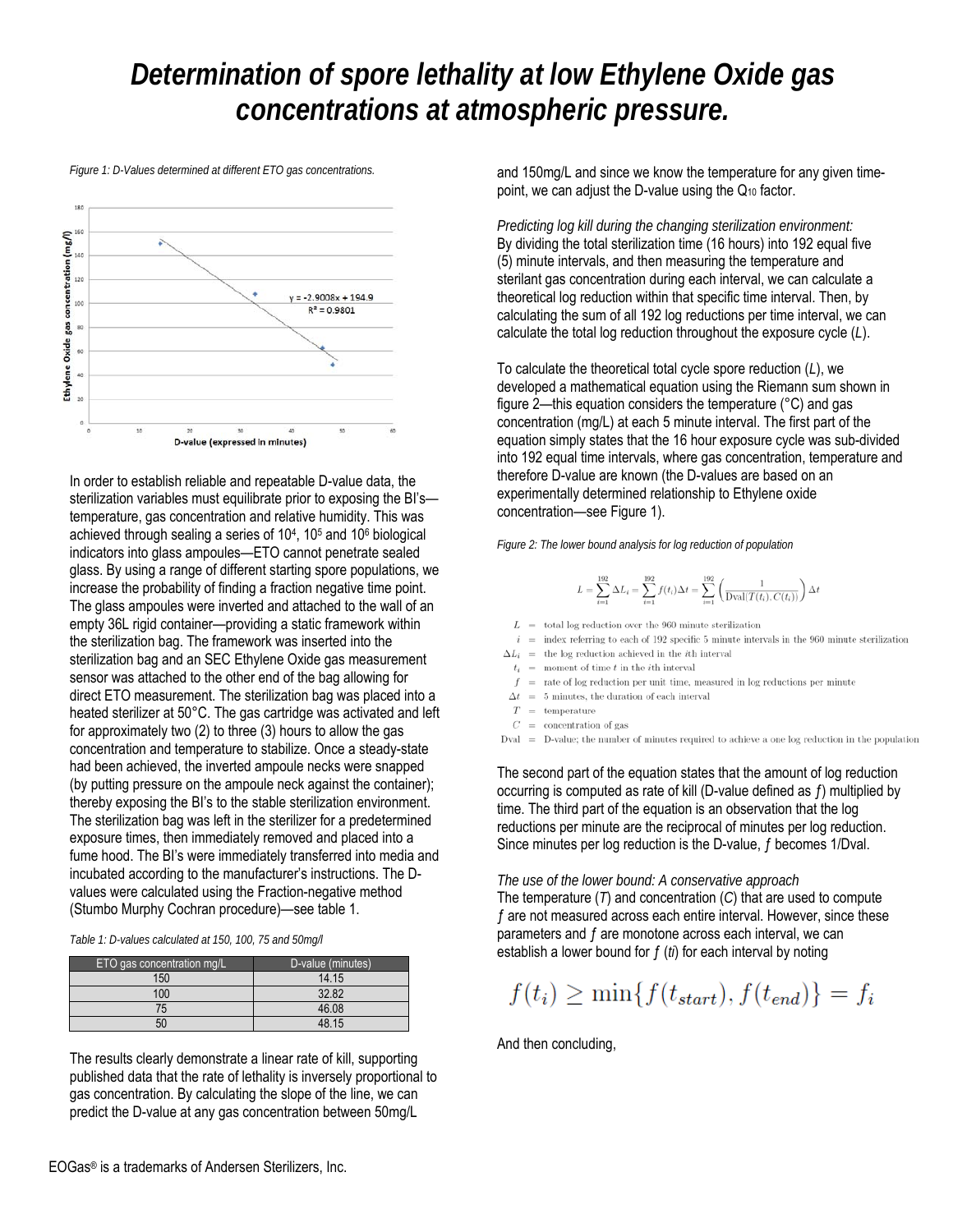$$
L = \sum_{i=1}^{192} f(t_i) \Delta t \quad \geq \quad \sum_{i=1}^{192} f_i \Delta t = L_{bound}
$$

The measured (*T*) and (*C*) for the start and end of each interval is used to compute the corresponding Dval and ƒ, and then ƒ*i* for each interval, and then L<sub>bound</sub> is computed from the above formula.

The computation of  $L_{bound}$  is asserted to be a lower bound of the true log reduction (L) due to the following conservative policies in the computation:

a) when the gas concentration exceeds the range defined in Figure 1—where we know the slope of the line is accurate, then we assumed the D-value did not continue to increase but defaulted to the maximum established value at (150mg/l), and b) when the gas concentration dropped below 50mg/L, we conservatively used a kill rate of zero, and

c) we took the conservative approach when considering the  $Q_{10}$ value and chose a value of 2.7 to calculate log reduction at lower temperatures.

#### *Applying the formula to an established cycle:*

The above concept was applied to a series of three (3) consecutive exposure cycles performed using the Andersen Products, Inc., EOGas Series 3 process. Each sterilization load was kept constant<sup>5</sup>—a single sterilization bag containing 1080 sutures, an AN2018 ETO gas cartridge (containing 17.6g  $\pm$  5%), two Humidichips (providing relative humidity to the exposure cycle as the sterilization load is heated to 50°C) and an NIST traceable temperature and relative humidity datalogger. The three (3) consecutive profiles demonstrate a consistent gas concentration (figure 3), temperature (figure 4) and relative humidity (figure 5).



*Figure 3: Three consecutive ETO concentration profiles (mg/L) over the 16 hour process* 

5 Figures 3, 4 and 5 were generated from a previously validated process using sutures as the product load.

emperature Time (minutes)  $-$ <sup>\*</sup>C run 2 <sup>-</sup>Crun1 °C run 3

*Figure 4: Three (3) consecutive temperature profiles over the 16 hour process* 

*Figure 5: Three (3) consecutive relative humidity profiles over the 16 hour process* 



*Table 2. Summary from three (3) consecutive sterilization processes (figures 1, 2 and 3)* 

|       | Average temperature (°C) ! | Average %RH | Average ETO<br>concentration (mq/l). |
|-------|----------------------------|-------------|--------------------------------------|
| Run 1 | 48.8                       | 53.1        | 113                                  |
| Run 2 | 49.9                       | 46.5        | 108                                  |
| Run 3 | 49.9                       | 49.2        | 113                                  |

#### **Results:**

By applying this formula to our three (3) consecutive profiles, we can estimate the capability of the cycle by calculating the lower bound log reductions of all time intervals and then totaling to establish the total lower bound log reduction (L<sub>bound</sub>). The total log reduction for runs 1, 2 and 3 are shown in table 3.

| Table 3: The theoretical log reduction as calculated using the Riemann sum formula |                                           |  |
|------------------------------------------------------------------------------------|-------------------------------------------|--|
| Exposure cycle                                                                     | Calculated total spore log reduction (L). |  |
| Run 1                                                                              | 33.6                                      |  |
| Run 2                                                                              | 32.2                                      |  |

Run 3 36.1

#### **CONCLUSION:**

The following conclusions can be established from the study: a) A sterilant level as low as 50mg/L at atmospheric pressure will achieve a lethal level, reducing the spore population by one (1) log (this is, by 90%) every 48 minutes—thereby achieving a sterility assurance level of 10<sup>-6</sup> in less than ten (10) hours (48 minutes x 12 logs).

EOGas® is a trademarks of Andersen Sterilizers, Inc.

1